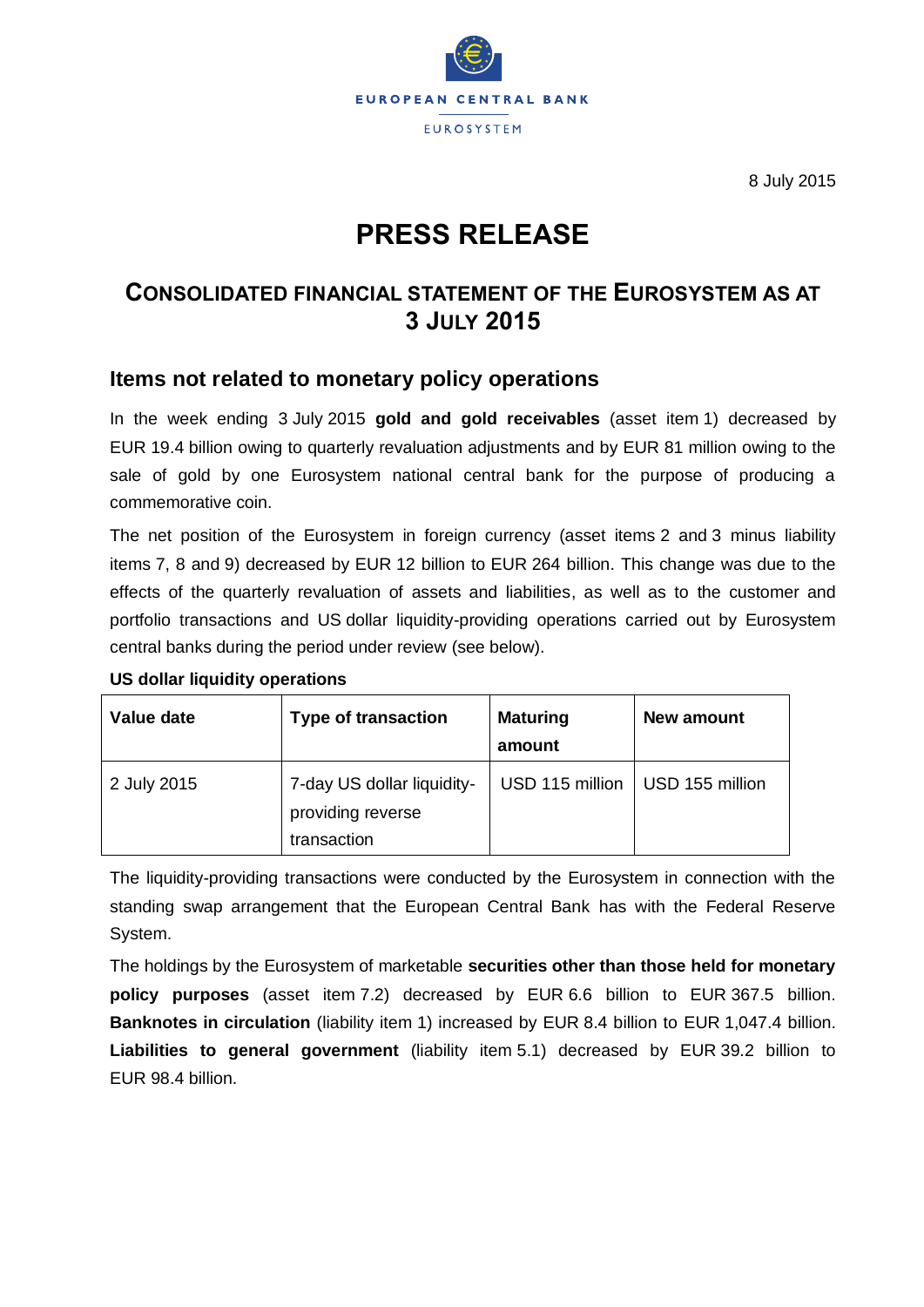#### **Items related to monetary policy operations**

The Eurosystem's net lending to credit institutions (asset item 5 minus liability items 2.2, 2.3, 2.4, 2.5 and 4) decreased by EUR 37.7 billion to EUR 431.5 billion. On Wednesday, 1 July 2015, a **main refinancing operation** (asset item 5.1) of EUR 88.2 billion matured and a new one of EUR 76.4 billion, with a maturity of seven days, was settled.

Recourse to the **marginal lending facility** (asset item 5.5) was EUR 0.6 billion (compared with EUR 0.3 billion in the preceding week), while recourse to the **deposit facility** (liability item 2.2) was EUR 112.5 billion (compared with EUR 86.3 billion in the previous week).

The holdings by the Eurosystem of **securities held for monetary policy purposes** (asset item 7.1) increased by EUR 12.5 billion to EUR 477.6 billion. The table below provides the detailed breakdown of asset item 7.1 into the different portfolios. All portfolios are accounted for at amortised cost.

| <b>Monetary policy</b><br>securities portfolios | <b>Reported value</b><br>as at 3 July<br>2015 | <b>Difference</b><br>compared with<br>26 June 2015 -<br>purchases | <b>Difference</b><br>compared with compared<br>26 June 2015 $-$ with 26 June<br>redemptions | Difference<br>$2015 -$<br>quarter-end<br>adjustments |
|-------------------------------------------------|-----------------------------------------------|-------------------------------------------------------------------|---------------------------------------------------------------------------------------------|------------------------------------------------------|
| Covered bond purchase<br>programme 1            | <b>EUR 22.8</b><br>billion                    |                                                                   | -EUR $0.4$<br>billion                                                                       |                                                      |
| Covered bond purchase<br>programme 2            | <b>EUR 10.8</b><br>billion                    |                                                                   |                                                                                             |                                                      |
| Covered bond purchase<br>programme 3            | <b>EUR 96.1</b><br>billion                    | $+EUR$ 1.8<br>billion                                             |                                                                                             | -EUR $0.3$<br>billion                                |
| Asset-backed securities<br>purchase programme   | <b>EUR 8.9</b><br>billion                     | +EUR 0.3<br>billion                                               |                                                                                             |                                                      |
| Public sector purchase<br>programme             | <b>EUR 204.7</b><br>billion                   | +EUR 10.2<br>billion                                              |                                                                                             | -EUR $0.6$<br>billion                                |
| <b>Securities Markets</b><br>Programme          | <b>EUR 134.4</b><br>billion                   |                                                                   |                                                                                             | $+$ EUR 0.4<br>billion                               |

### **Current accounts of euro area credit institutions**

As a result of all transactions, the **current account** position of credit institutions with the Eurosystem (liability item 2.1) increased by EUR 2.9 billion to EUR 392.2 billion.